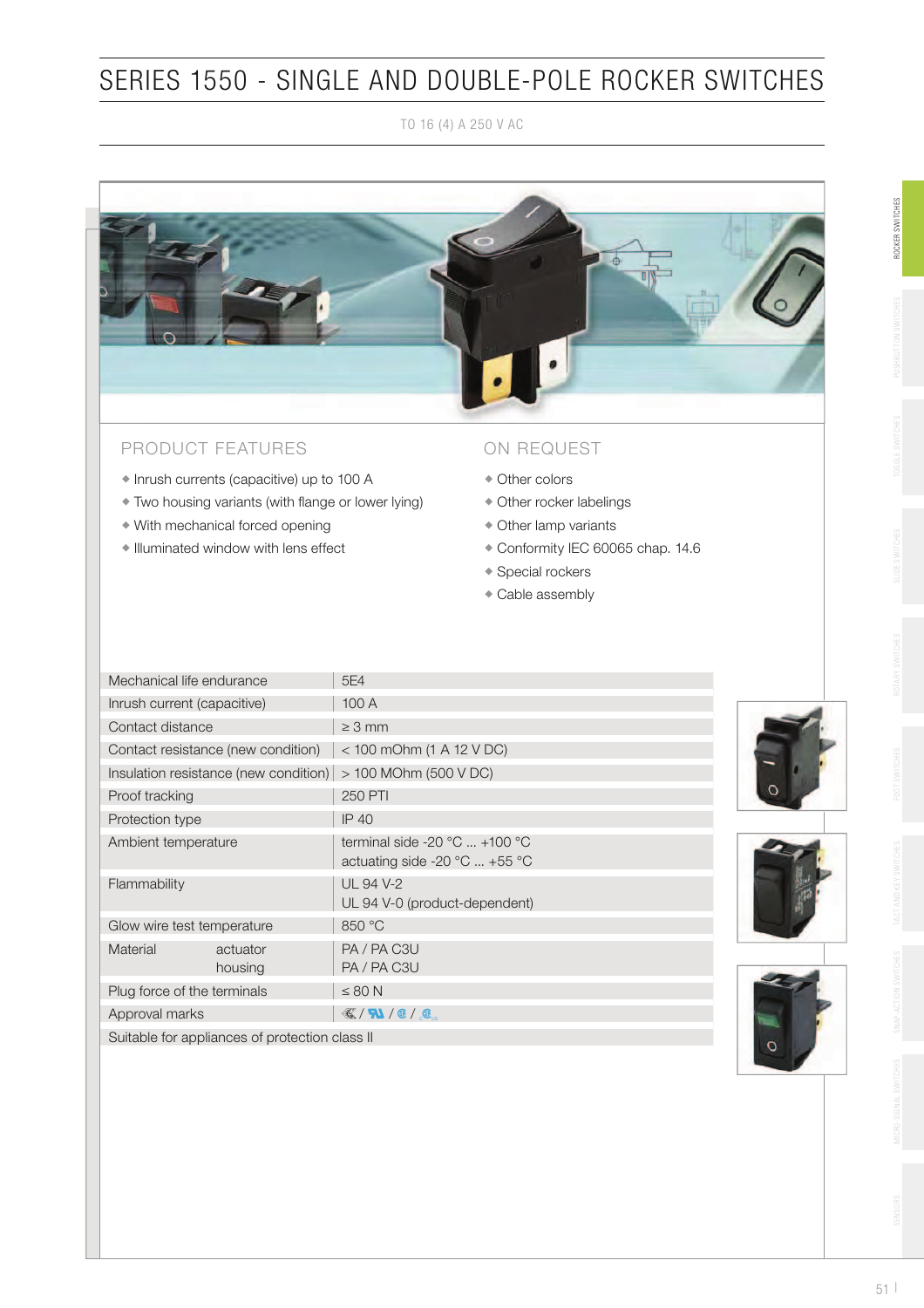TO 16 (4) A 250 V AC

| single-pole                           | Lighting voltage in V | Actuator color / printing           | Housing color | 5E4<br>250 V AC<br>16 $(4)$ A 2 | 16 (4) A 250 V AC 1E4 | 10 (4) A 250 V AC 5E4 | 10 A 12 V DC | 5E4<br>20 mA 250 V AC | A 250 V AC 2 HP<br>20 | A 125 V AC 1 HP<br>$\overline{5}$ | 2H<br>250 V AC<br>16 A: | 16 A 125 V AC 1 HP | Terminal type           | Terminal description | Contact material | 30 conform "G"<br>EN 60335 cap. | Miscellaneous                                         | Stock version |
|---------------------------------------|-----------------------|-------------------------------------|---------------|---------------------------------|-----------------------|-----------------------|--------------|-----------------------|-----------------------|-----------------------------------|-------------------------|--------------------|-------------------------|----------------------|------------------|---------------------------------|-------------------------------------------------------|---------------|
| ON / OFF switch (SPST)                |                       |                                     |               |                                 |                       |                       |              |                       |                       |                                   |                         |                    |                         |                      |                  |                                 |                                                       |               |
| 1550.3102                             | 230                   |                                     |               |                                 | $\bullet$             | $\bullet$             |              |                       |                       |                                   | $\bullet$               |                    | $\overline{u}$          | 6.3                  | Ag               |                                 |                                                       |               |
| 1550.3105                             | 12                    | $\overline{\phantom{0}}\phantom{0}$ |               |                                 |                       |                       | $\bullet$    |                       |                       |                                   |                         |                    | $\overline{u}$          | 6.3                  | Ag               |                                 |                                                       |               |
| 1550.3609                             | 12                    | n                                   |               |                                 |                       |                       | $\bullet$    |                       |                       |                                   |                         |                    | $\overline{a}$          | 6.3                  | Ag               |                                 | lower lying flange                                    |               |
| 1551.2602                             |                       |                                     |               |                                 | $\bullet$             | $\bullet$             |              |                       |                       |                                   | $\bullet$               | $\bullet$          | $\mathbb T$             |                      | Ag               |                                 | lower lying flange                                    |               |
| 1551.3102                             |                       |                                     |               |                                 |                       | $\bullet$             |              |                       |                       |                                   |                         |                    | ▯                       | 6.3                  | Ag               | $\bullet$                       |                                                       | $\bullet$     |
| 1551.3103                             |                       | $\top$<br>l٥                        |               |                                 |                       | $\bullet$             |              |                       |                       |                                   |                         | $\bullet$          | $\overline{\mathsf{L}}$ | 6.3                  | Ag               |                                 |                                                       |               |
| 1551.3105                             |                       | $\equiv$<br>$\circ$                 |               |                                 | О.                    | $\bullet$             |              |                       |                       |                                   | $\bullet$               | $\bullet$          | ▯                       | 6.3                  | Ag               |                                 |                                                       |               |
| 1551.3106                             |                       | Ξ<br>$\circ$                        |               |                                 | $\bullet$             | $\bullet$             |              |                       |                       |                                   | $\bullet$               | $\bullet$          | $\overline{\mathbb{Q}}$ | 6.3                  | Ag               |                                 |                                                       |               |
| 1551.4803                             |                       | $\mathbf{T}$<br>$\overline{\circ}$  |               |                                 | ●                     |                       |              |                       |                       |                                   | $\bullet$               | 0                  | J                       |                      | Аg               | $\bullet$                       | 2 PCB holders<br>lower lying flange                   |               |
| 1551.2654                             |                       |                                     |               |                                 |                       |                       |              | $\bullet$             |                       |                                   |                         |                    | $\mathbb T$             |                      | Au               |                                 | approvals KEMA<br>lower lying flange                  |               |
| 1552.0102                             |                       | $\frac{1}{\circ}$                   |               |                                 | ●                     | e                     |              |                       |                       |                                   | e                       | 0                  | $\mathbb{Z}$            |                      | Ag               |                                 |                                                       | $\bullet$     |
| <b>Normally closed contact (SPNC)</b> |                       |                                     |               |                                 |                       |                       |              |                       |                       |                                   |                         |                    |                         |                      |                  |                                 |                                                       |               |
| 1581.1303                             |                       |                                     |               | $\bullet$                       |                       |                       |              |                       |                       |                                   | $\bullet$               |                    | $\overline{\mathbb{Q}}$ | 6.3                  | Ag               | $\bullet$                       | increased life endurance<br>at high electrical rating |               |
| 1551.1303                             |                       |                                     |               |                                 | ●                     | $\bullet$             |              |                       |                       |                                   | $\bullet$               | $\bullet$          | $\Box$                  | 6.3                  | Ag               |                                 |                                                       |               |
| <b>Normally open contact (SPNO)</b>   |                       |                                     |               |                                 |                       |                       |              |                       |                       |                                   |                         |                    |                         |                      |                  |                                 |                                                       |               |
| 1551.3202                             |                       |                                     |               |                                 | ●                     | $\bullet$             |              |                       |                       |                                   | $\bullet$               | e                  | $\Box$                  | 6.3                  | Ag               |                                 |                                                       |               |
| 1551.3702                             |                       |                                     |               |                                 | O                     | O                     |              |                       |                       |                                   | O                       |                    | $\overline{\mathbb{Q}}$ | 6.3                  | Ag               |                                 | lower lying flange                                    |               |

ROCKER SWITCHES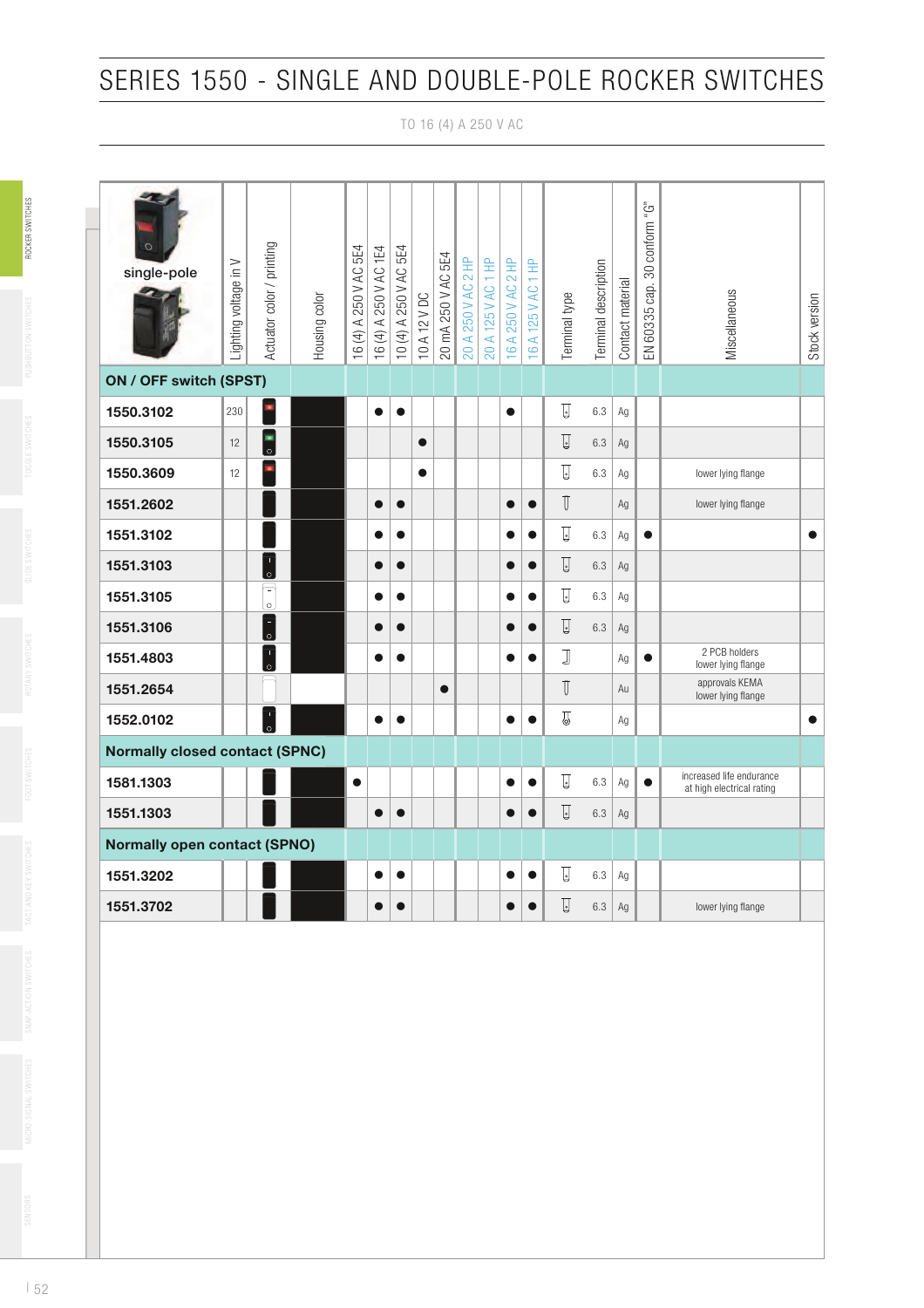TO 16 (4) A 250 V AC

| $\circ$<br>double-pole<br>$\circ$ | Lighting voltage in V | Actuator color / printing                                                                                                                                                                                                                                                                                                                                                                      | Housing color | 250 V AC 5E4<br>16 $(4)$ A | 16 (4) A 250 V AC 1E4 | 10 (4) A 250 V AC 5E4 | 10 A 12 V DC | 5E4<br>20 mA 250 V AC | 20 A 250 V AC 2 HP | 20 A 125 V AC 1 HP | $\equiv$<br>250 V AC 2 | $\overline{z}$<br>16 A 125 V AC | Terminal type            | Terminal description | Contact material | EN 60335 cap. 30 conform "G" | Miscellaneous                       | Stock version |
|-----------------------------------|-----------------------|------------------------------------------------------------------------------------------------------------------------------------------------------------------------------------------------------------------------------------------------------------------------------------------------------------------------------------------------------------------------------------------------|---------------|----------------------------|-----------------------|-----------------------|--------------|-----------------------|--------------------|--------------------|------------------------|---------------------------------|--------------------------|----------------------|------------------|------------------------------|-------------------------------------|---------------|
|                                   |                       |                                                                                                                                                                                                                                                                                                                                                                                                |               |                            |                       |                       |              |                       |                    |                    | 16A                    |                                 |                          |                      |                  |                              |                                     |               |
| ON / OFF switch (DPST)            |                       |                                                                                                                                                                                                                                                                                                                                                                                                |               |                            |                       |                       |              |                       |                    |                    |                        |                                 |                          |                      |                  |                              |                                     |               |
| 1555.3102                         | 230                   | $\overline{\overline{\phantom{a}}\phantom{a}}$                                                                                                                                                                                                                                                                                                                                                 |               |                            | $\bullet$             | $\bullet$             |              |                       | $\bullet$          |                    | $\bullet$              |                                 | $\overline{C}$           | 6.3                  | Ag               | $\bullet$                    |                                     | $\bullet$     |
| 1555.3104                         | 230                   | $\overline{\phantom{0}}$                                                                                                                                                                                                                                                                                                                                                                       |               |                            |                       | $\bullet$             |              |                       |                    |                    | $\bullet$              |                                 | $\overline{\mathbb{Q}}$  | 6.3                  | Аg               |                              |                                     | $\bullet$     |
| 1555.3108                         | 230                   | $\overline{\phantom{0}}$                                                                                                                                                                                                                                                                                                                                                                       |               |                            | $\bullet$             | $\bullet$             |              |                       |                    |                    | $\bullet$              |                                 | IJ                       | 6.3                  | Ag               |                              |                                     | $\bullet$     |
| 1555.3604                         | 230                   | $\overline{\phantom{0}}\phantom{0}$                                                                                                                                                                                                                                                                                                                                                            |               |                            | $\bullet$             | $\bullet$             |              |                       |                    |                    | $\bullet$              |                                 | $\overline{\mathbb{Q}}$  | 6.3                  | Ag               |                              | lower lying flange                  |               |
| 1555.4608                         | 230                   | $\overline{\phantom{0}}$                                                                                                                                                                                                                                                                                                                                                                       |               |                            |                       | $\bullet$             |              |                       |                    |                    | $\bullet$              |                                 | J                        |                      | Αg               |                              | lower lying flange                  |               |
| 1555.8104                         | 230                   | $\begin{array}{c} \blacksquare \ \loacksquare \ \loacksquare \end{array}$                                                                                                                                                                                                                                                                                                                      |               |                            | $\bullet$             | $\bullet$             |              |                       |                    |                    | $\bullet$              |                                 | $\overline{\mathbb{Q}}%$ | 6.3                  | $\mathsf{Ag}$    |                              | flange dimension 31.5 x 17 mm       |               |
| 1555.3125                         | 115                   | $\begin{array}{c} \boxed{1} \\ \odot \end{array}$                                                                                                                                                                                                                                                                                                                                              |               |                            | ●                     | 0                     |              |                       | $\bullet$          |                    | $\bullet$              |                                 | Ţ                        | 6.3                  | Ag               | $\bullet$                    |                                     |               |
| 1555.4628                         | 115                   | $\overline{\blacksquare}$                                                                                                                                                                                                                                                                                                                                                                      |               |                            |                       |                       |              |                       |                    |                    |                        | $\bullet$                       | $\mathbb J$              |                      | Ag               |                              | lower lying flange                  |               |
| 1555.3109                         | 110                   | $\overline{\phantom{0}}$                                                                                                                                                                                                                                                                                                                                                                       |               |                            |                       |                       |              |                       |                    |                    |                        | $\bullet$                       | $\overline{\mathbb{Q}}$  | 6.3                  | Ag               |                              |                                     |               |
| 1555.3120                         | 110                   | $\overline{\phantom{a}}\phantom{a}$                                                                                                                                                                                                                                                                                                                                                            |               |                            |                       |                       |              |                       |                    |                    |                        | $\bullet$                       | $\overline{\mathbb{Q}}$  | 6.3                  | Ag               |                              |                                     |               |
| 1555.3111                         | 12                    | $\overline{\phantom{0}}$                                                                                                                                                                                                                                                                                                                                                                       |               |                            |                       |                       | $\bullet$    |                       |                    |                    |                        |                                 | $\overline{\mathbb{Q}}$  | 6.3                  | Ag               |                              |                                     |               |
| 1552.2601                         |                       | $\mathbf T$<br>$\circ$                                                                                                                                                                                                                                                                                                                                                                         |               |                            | 0                     | $\bullet$             |              |                       |                    |                    | $\bullet$              | $\bullet$                       | $\mathbb T$              |                      | Ag               |                              | lower lying flange                  |               |
| 1552.2602                         |                       | $\top$<br>l٥.                                                                                                                                                                                                                                                                                                                                                                                  |               |                            | $\bullet$             | $\bullet$             |              |                       |                    |                    | $\bullet$              | $\bullet$                       | $\mathbb T$              |                      | Аg               | $\bullet$                    | lower lying flange                  | $\bullet$     |
| 1552.3102                         |                       | $\top$<br>۱o.                                                                                                                                                                                                                                                                                                                                                                                  |               |                            | $\bullet$             | $\bullet$             |              |                       |                    |                    | $\bullet$              | $\bullet$                       | $\overline{\mathbb{Q}}$  | 6.3                  | Ag               |                              |                                     | $\bullet$     |
| 1552.3104                         |                       | $\begin{bmatrix} 1 \ 0 \end{bmatrix}$                                                                                                                                                                                                                                                                                                                                                          |               |                            |                       | $\bullet$             |              |                       |                    |                    | 0                      | $\bullet$                       | Ţ                        | 6.3                  | Аg               |                              |                                     |               |
| 1552.3112                         |                       | $\top$<br><u>l٥.</u>                                                                                                                                                                                                                                                                                                                                                                           |               |                            |                       |                       |              |                       |                    |                    |                        |                                 | $\overline{\mathbb{Q}}$  | $6.3\,$              | $\mathsf{Ag}$    |                              | conform with<br>EN 60065 par. 14.6  |               |
| 1552.3117                         |                       | $\begin{bmatrix} 1 \\ 0 \end{bmatrix}$                                                                                                                                                                                                                                                                                                                                                         |               |                            | $\bullet$             | $\bullet$             |              |                       | $\bullet$          | ∙                  |                        | $\bullet$                       | IJ                       | 6.3                  | Ag               | $\bullet$                    |                                     |               |
| 1552.3120                         |                       | $\mathbf T$<br>$\mathbb{Q}$                                                                                                                                                                                                                                                                                                                                                                    |               |                            | $\bullet$             | $\bullet$             |              |                       |                    |                    | $\bullet$              | $\bullet$                       | $\overline{U}$           | 6.3                  | Ag               |                              |                                     |               |
| 1552.3602                         |                       | $\overline{\overline{C}}$                                                                                                                                                                                                                                                                                                                                                                      |               |                            | $\bullet$             | $\bullet$             |              |                       |                    |                    | $\bullet$              | $\bullet$                       | IJ                       | 6.3                  | Ag               |                              | lower lying flange                  | $\bullet$     |
| 1552.4602                         |                       | $\top$<br>lo,                                                                                                                                                                                                                                                                                                                                                                                  |               |                            | $\bullet$             | $\bullet$             |              |                       |                    |                    | $\bullet$              | $\bullet$                       | $\mathbb J$              |                      | Ag               |                              | lower lying flange                  | $\bullet$     |
| 1552.4702                         |                       | $\begin{bmatrix} \rule{0pt}{17pt} \rule{0pt}{17pt} \rule{0pt}{17pt} \rule{0pt}{17pt} \rule{0pt}{17pt} \rule{0pt}{17pt} \rule{0pt}{17pt} \rule{0pt}{17pt} \rule{0pt}{17pt} \rule{0pt}{17pt} \rule{0pt}{17pt} \rule{0pt}{17pt} \rule{0pt}{17pt} \rule{0pt}{17pt} \rule{0pt}{17pt} \rule{0pt}{17pt} \rule{0pt}{17pt} \rule{0pt}{17pt} \rule{0pt}{17pt} \rule{0pt}{17pt} \rule{0pt}{17pt} \rule{0$ |               |                            |                       | $\bullet$             |              |                       |                    |                    | $\bullet$              | $\bullet$                       | $\mathbb E$              |                      | Ag               |                              | 2 PCB holders<br>lower lying flange |               |
| 1552.4802                         |                       | $\Gamma$<br>$\circ$                                                                                                                                                                                                                                                                                                                                                                            |               |                            | $\bullet$             | $\bullet$             |              |                       |                    |                    | $\bullet$              | $\bullet$                       | $\mathbb E$              |                      | Ag               |                              | lower lying flange                  |               |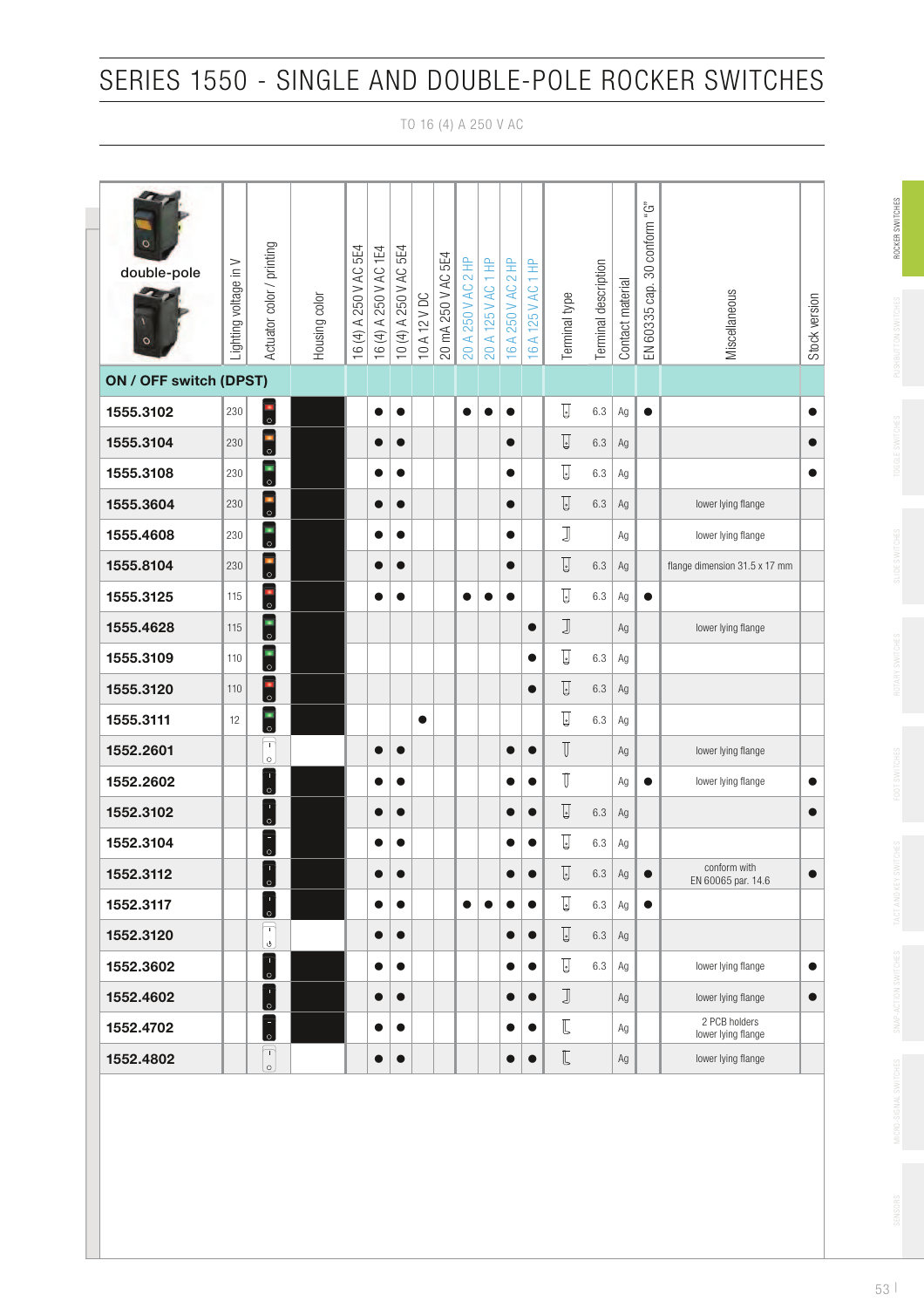TO 16 (4) A 250 V AC

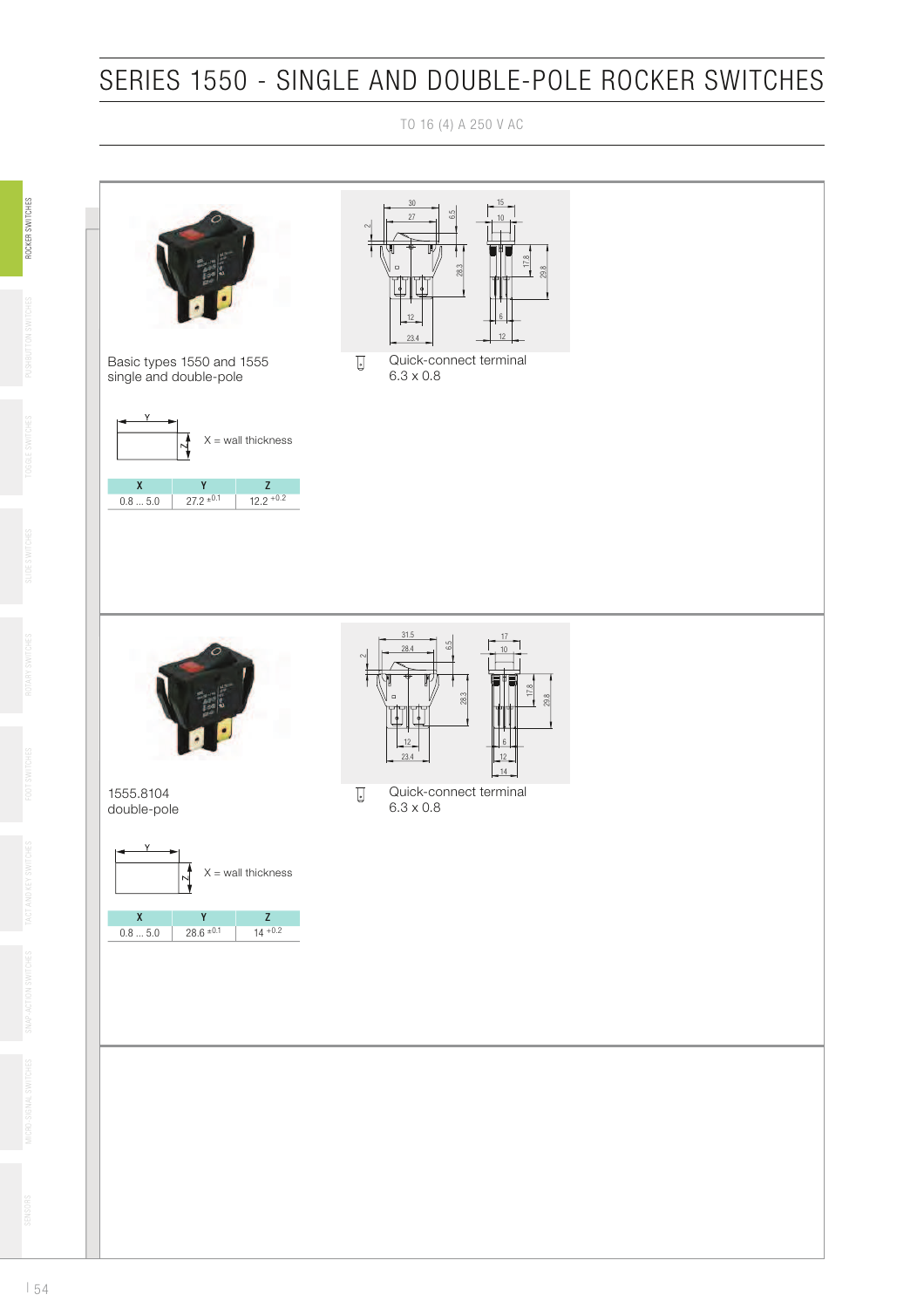TO 16 (4) A 250 V AC